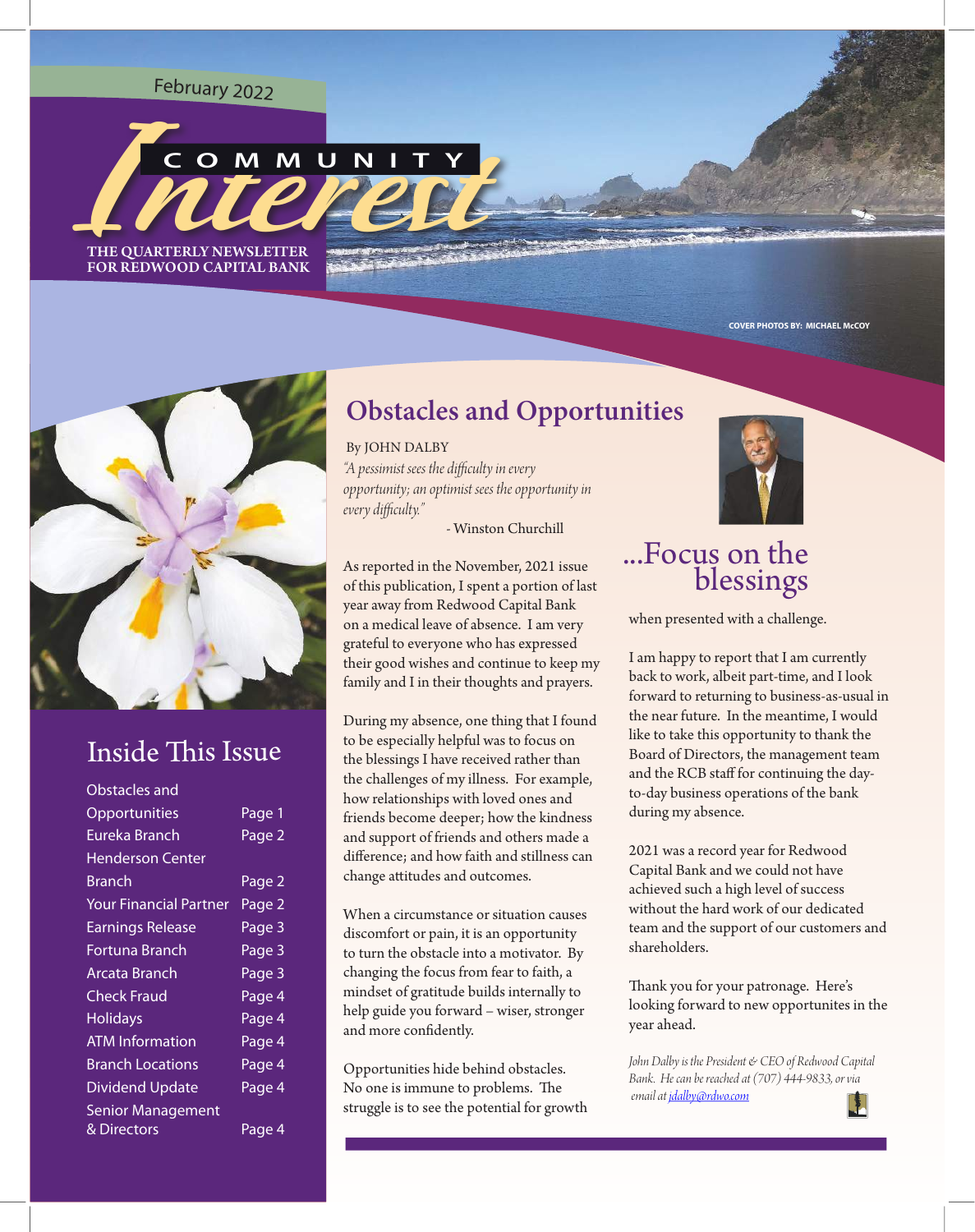

The Eureka Branch is hustling and bustling with activity as we start a new year. 2021 was a year of resilience, innovation, change and growth and I could not be more proud of our team as they continue to learn, grow and adapt to be able to serve you at the highest level possible.

It is our privilege to help you achieve your financial needs and whether you are a founding customer of Redwood Capital Bank, or a new customer to us, we are so grateful that you chose Redwood Capital Bank to be your bank.

Our team in the Eureka Branch is ever-changing. If you aren't following Redwood Capital Bank on Facebook already, please give us a follow! We highlight all of these changes in addition to introducing you to new Redwood Capital Bank employees and keeping you up-to-date on our community involvement with Humboldt County's many local organizations. Facebook is a great way to engage and I hope to see you there!

*Meghann Broadstock is the VP/Eureka Branch Manager of Redwood Capital Bank. She can be reached at (707) 444-9845, or via email atmeghann@rdwo.com*





Happy New Year from all of us in Henderson Center! I wanted to take a moment to introduce myself as the new Henderson Center Branch Manager and Commercial Loan Officer. My name is Brian Gonzalez. I joined the amazing team in December 2021 and have an abundance of banking experience. I began my banking career in 2002 and have held a variety of positions from Operations to Branch Manager. I am looking forward to contributing to our local community and working with the **Henderson Center merchants to keep our events and traditions** going in the future.

The Henderson Center Branch celebrated our 3rd anniversary on February 14, 2022. We appreciate each and every one of you and the Henderson Center community for being so welcoming and such great neighbors these past three years.

I cannot wait to see what 2022 will bring. At RCB, we take pride in our values and will continue to uphold our commitment to provide top-notch customer service. We are here to assist our customers with any fnancial needs the future may bring. Stop by the Henderson Center Branch to say hello… we love doing business with you!

*Brian Gonzalez is the AVP/Henderson Center Branch Manager of Redwood Capital Bank. He can be reached at (707) 444-9864, or via email atbgonzalez@rdwo.com*



### Your Financial Partner

By JENNIFER BUDWIG

According to Google, these are the top fve qualities of a good loan officer - a good loan officer will:

- 1. Bring expertise to your loan process
- 2. Tailor loans to your personal and fnancial situation
- 3. Possess superior customer service skills
- 4. Provide suggestions for improving qualifcations
- 5. Communicate well with all involved parties

Redwood Capital Bank provides all of these qualities and more to our customers. What is equally important is where you get your loan. At Redwood Capital Bank, we are fortunate to have a strong, local lending team that understands the Humboldt County market and serves both our commercial and residential customers.

Dollars deposited here stay here. Theses deposits are then turned into loans and re-invested within our community. Community banks such as RCB have a greater focus on serving small businesses – because that's who we are, too. We are not a corporate giant, we are your fnancial partner. Another key advantage to geting your loan with Redwood Capital Bank is our local decision making. We understand how to do business here at home and have a genuine, vested interest in the health and well-being of our economy.

I am pleased to welcome Meghann Broadstock and Brian Gonzalez to Redwood Capital Bank's Commercial Lending team. They join Dan Haskins, Bob Judevine, Jamie Anderson and myself. We are proud to be Humboldt County's local choice for commercial lending.

*Jennifer Budwig is the Acting CEO, SVP/Chief Lending Ofcer of Redwood Capital Bank. She can be reached at (707) 444-9817, or via email at jbudwig@rdwo.com*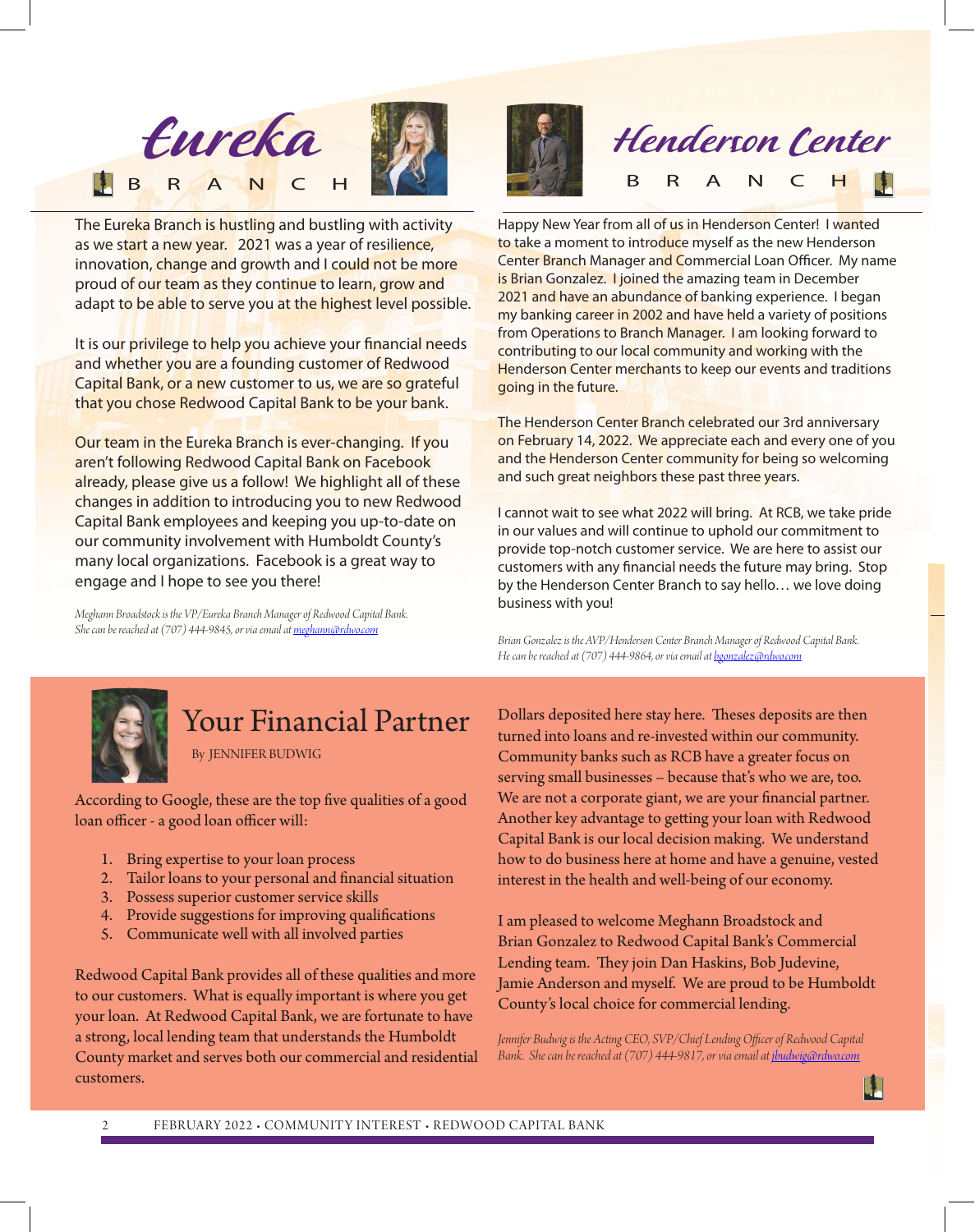## Record Earnings

Redwood Capital Bank ended 2021 with record earnings, with a 20% increase over December, 2020. That is amazing! These numbers also equate to a great deal of dedication by our Redwood Capital Bank team. 2021 presented all the challenges of 2020 and then some. We all hoped the pandemic would end and that our lives would get back to "normal." If anything, 2021 taught us a new normal, increasing our fexibility and our commitment to be there for each other.

I believe one of the reasons Redwood Capital Bank had such a great year is that in tough times people look for security. There is something to be said for a local fnancial institution that keeps its word, is a good friend and neighbor and has a genuine interest in the success of its customers, shareholders and the community at-large. That is who we are.

Looking ahead into 2022, here's wishing you a year of good health and prosperity from all of us at Redwood Capital Bank.



I am excited to be heading into a brand new year, full of possibility and hope. 2021 was notable for its many changes here in the Fortuna Branch and the adaptability it brought-out in our community. I am glad to report that I consistently have seen staff and customers responding to pandemic-related challenges with grace and humor. I feel lucky because I know that isn't the case everywhere.

Communities in the Eel River Valley are small, tight-knit and are great places to live and work. People here are generous in good times and more so in hard times. A great example of this generosity is the annual Christmas party hosted by the Fortuna Chamber of Commerce and its supporting businesses for the California Conservation Corp members.

This party is in appreciation of the countless hours these young people spend working to improve our communities. Volunteerism is part of their service and many local events are enriched with their help. The main event of the party is presenting every Corp member with a Christmas stocking. I am always heart-happy to see the community's generosity, providing 100+ overflowing Christmas stockings every year. In 2021, we delivered the most overloaded stockings ever, but unfortunately, could not have the in-person party. This is one of the events I am most looking forward to returning in 2022!

2021 Year End Earnings Release



By RENÉE BYERS

|                              |                                | At Period Fnd                            |            | $\frac{0}{0}$           |
|------------------------------|--------------------------------|------------------------------------------|------------|-------------------------|
|                              |                                | 12/31/2021                               | 12/31/2020 | Change                  |
| <b>Balance Sheet data</b>    |                                |                                          |            |                         |
| (In Thousands) Total assets  |                                | \$595,323                                | \$498,111  | 20%                     |
|                              | <b>Total deposits</b>          | \$541,556                                | \$448,260  | 21%                     |
|                              | Total loans (net)              | \$332,321                                | \$347,527  | $-4%$                   |
|                              |                                |                                          |            |                         |
|                              |                                | Year to Date<br>12/31/2021<br>12/31/2020 |            | $\frac{0}{0}$<br>Change |
| <b>Summary of Operations</b> |                                |                                          |            |                         |
|                              | (In Thousands) Interest income | \$17,171                                 | \$16,109   | 7%                      |
|                              | Net Interest Income            | \$15,885                                 | \$14,600   | 9%                      |
|                              |                                |                                          |            |                         |

*Renée Byers is the SVP/Chief Financial Ofcer of Redwood Capital Bank. She can be reached at (707) 444-9849 or via email at rbyers@rdwo.com*





It is unbelievable that 2022 is in full swing. In 2021, we saw some interesting challenges, much the same as 2020, but thankfully the Arcata team was able to accomplish great things for Redwood Capital Bank and for our customers.

Customer service levels were very high again this year and we are so thankful to our team for consistently performing at an exceptional level. I am certain the service we provided in Arcata has contributed to our phenomenal growth in market share, beating the overall Arcata market growth by 24% in 2021. As we start a new year, we have insights on how to attract even more new customers in 2022.

As a bank that has always focused on being businessfriendly, you can bet we will be looking to make even more local connections within the community next year. Commercial loans (real estate, lines of credit, equipment purchase, working capital) are our specialty, so hopefully we will get an opportunity to speak with many of you about how we can beneft your Humboldt County business.

And I know we could not do it without our incredible staff. Here's looking forward to great opportunities in 2022!

*Jamie Anderson is the AVP/Arcata Branch Manager. He can be reached at (707) 269-4410, or via email at janderson@rdwo.com*

*Bob Judevine is the VP/Fortuna Branch Manager of Redwood Capital Bank. He can be reached at (707) 726-7718, or via email atbjudevine@rdwo.com*